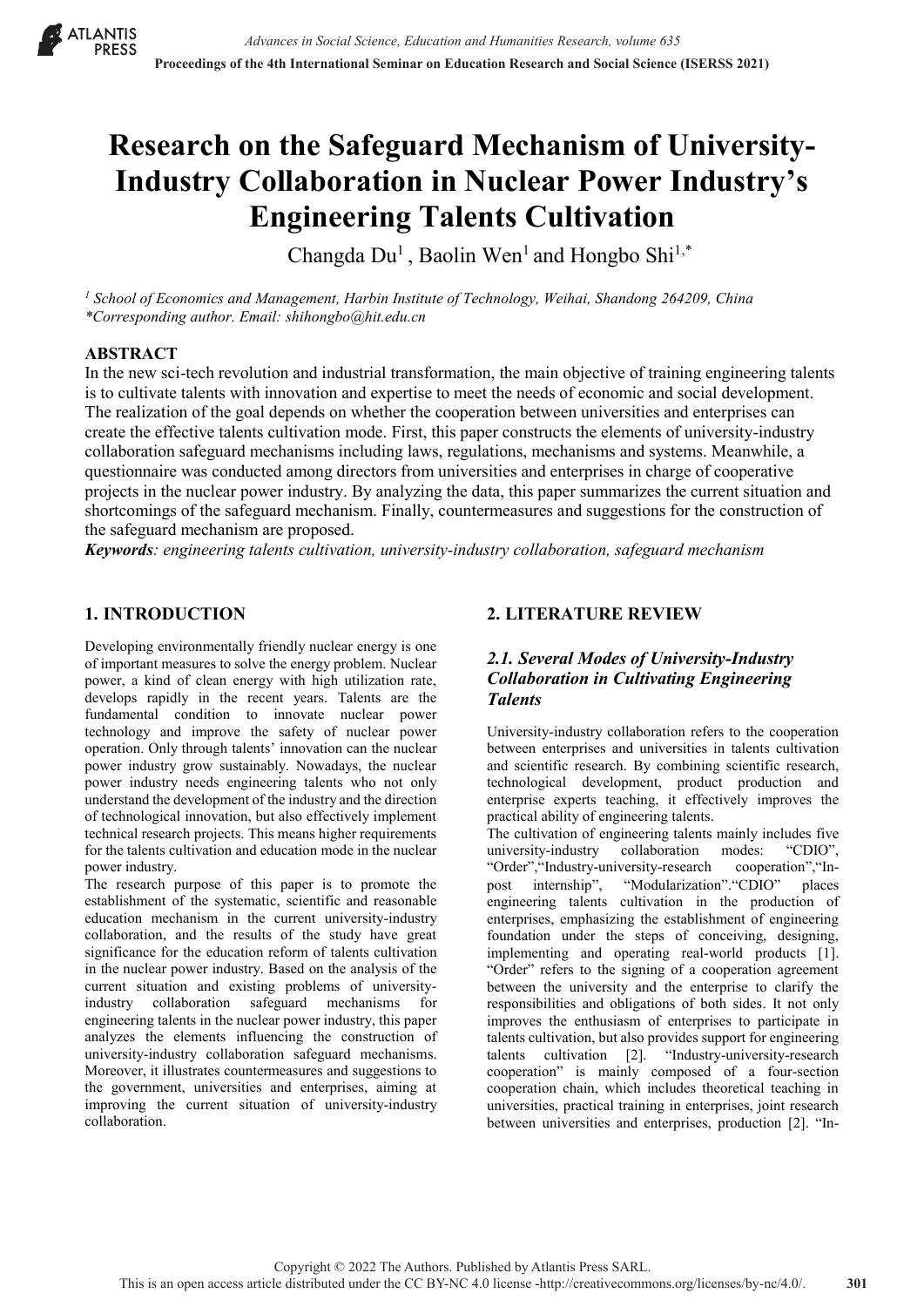post internship" means that enterprises provide internship positions for students. Under the joint guidance of teachers from universities and enterprises, students complete the same work as employees of enterprises [3]. "Modularization" means that the university-industry collaboration cultivation program is divided into teaching modules to ensure that each module has clear teaching objectives, and it requires universities and enterprises to implement modular teaching according to the different learning stages of students and the relationship between teaching modules [3].

# *2.2. The Safeguard Mechanism of University-Industry Collaboration in Cultivating Engineering Talents*

From the perspective of policies and laws, policies of university-industry collaboration such as direct consulting assistance and tax breaks are the core factor to form a scientific and effective cooperation, and the development of university-industry collaboration depends on the improvement of the policies, the perfection of coordination institutions of university-industry collaboration and the clear responsibility of the executive body of policy implementation [4]. Universities and enterprises have different goals and priorities, so the distribution of power and knowledge sharing between universities and enterprises is mainly determined by regulations [5].

From the perspective of systems, the system of universityindustry collaboration is a formal regulatory framework for values, responsibilities and processes, which is of great significance to the realization of the goals of both sides [6]. In addition, the system promotes the operation of university-industry collaboration, and it also resolves the contradictions and conflicts between stakeholders [7].

From the perspective of the government, governments have six functions in university-industry collaboration: administrative legislation, macro management, overall coordination, financial support, reform promotion and supervision. Financial support can reduce the risk of cooperation, which effectively encourage cooperation between universities and enterprises. Moreover, government funds support research projects that can be commercialized also facilitate knowledge transfer [8]. The policies and supervision of university-industry linkages also promote the development of high-tech industries and the improvement of the teaching quality. For example, in order to enhance the interaction such as knowledge transfer, joint research and consulting services, the Ministry of Education coordinated the establishment of the technology transfer centers in universities [9].

# **3. THE ELEMENTS OF THE SAFEGUARD MECHANISM OF UNIVERSITY-INDUSTRY COLLABORATION TALENTS CULTIVATION**

# *3.1. Laws and Regulations*

Establishing the legal and regulatory safeguard mechanisms of university-industry collaboration should include two aspects. Direct legal and regulatory safeguard include the Education Act, Higher Education Act and local regulations. Indirect legal and regulatory safeguard include the Labor Law and the Administration of Tax Collection, and local regulations.

# *3.2. Mechanisms*

The management mechanism refers to the internal connection, function and operation principle of the management system, and it is the core issue that determines whether the management is effective [10]. The management mechanism of university-industry collaboration includes the organization structure, function division, operation form and the realization of functions. Meanwhile, the certification and evaluation mechanism refers to the function of enterprise qualification identification, the formulation of cultivation framework, the supervision of cooperation process and the evaluation of results in the process of managing universityindustry collaboration. The third is the interest-driven mechanism. For enterprises, the benefits of universityindustry collaboration are not only to obtain talents with problem-solving skills, but also to solve problems arising from technology and operation. For universities, the benefits of university-industry collaboration lie in improving teaching facilities, improving education quality and providing better job security for students. Finally, the balance of interest mechanism refers to the coordination of various conflicts through laws, so that the interests of all parties can reach a reasonable optimization state.

## *3.3. Systems*

Systems of university-industry collaboration refer to working procedures or code of conduct jointly complied by schools and enterprises. The systems of universities are systems needed for training the modern skilled personnels including university-industry collaboration management methods, management measures for teachers, students training management methods, professional construction management methods and teaching quality testing management methods, which is produced by the market demand in order to adapt to the society. For enterprises, the systems related to higher education mainly covers university-industry collaboration management methods, training funds system, employee continuing education system and vocational training system. The government systems of vocational education include intern labor protection system, intern preferential policy support system,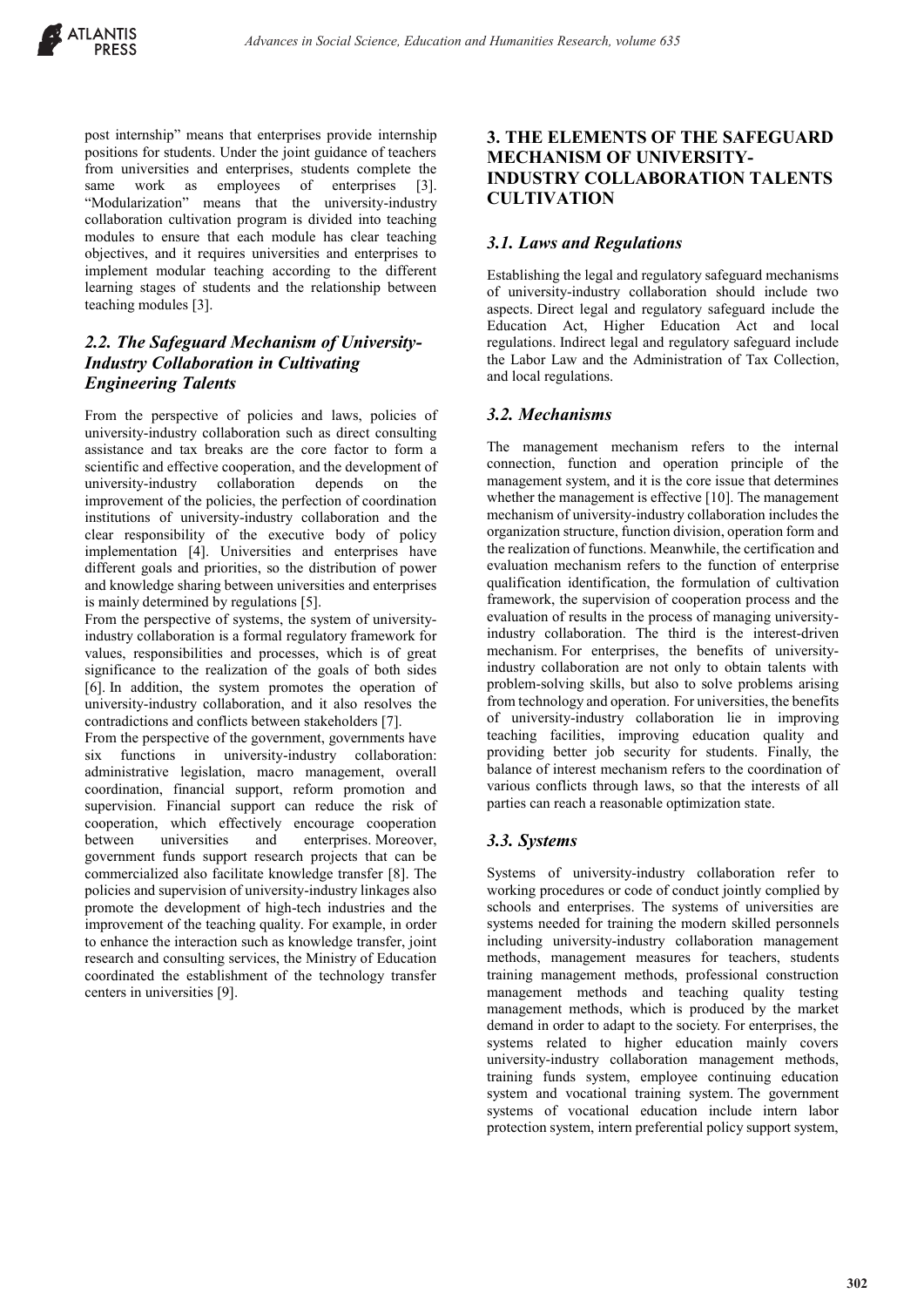

university-industry collaboration cost sharing system, quality control system, inspection system, feedback and rectification system, reward and punishment system.

# **4. CURRENT SITUATION OF THE TALENTS CULTIVATION SAFEGUARD MECHANISM ON UNIVERSITY-INDUSTRY COLLABORATION IN THE NUCLEAR POWER INDUSTRY**

# *4.1. Questionnaire Design and Data Analysis*

In order to accurately understand the current situation of university-industry collaboration safeguard mechanisms for engineering talents in the nuclear power industry, a questionnaire was conducted on universities and enterprises that have university-industry collaboration programs for engineering talents in the nuclear power industry, and the questionnaire was statistically analyzed.

In this survey, 104 questionnaires were distributed to universities, and 100 were recovered, with a recovery rate of 96.2%. Among them, 97 were effective questionnaires, with an effective rate of 97%. Meanwhile, 100 questionnaires were distributed to enterprises and 96 were recovered, with a recovery rate of 96%. Among them, 92 were effective questionnaires, with an effective rate of 95.8%.

| Measurement<br>dimensions | Measurement items                                                         | <b>CITC</b> | $\alpha$ after<br>deleting the<br>item | $\alpha$ |
|---------------------------|---------------------------------------------------------------------------|-------------|----------------------------------------|----------|
|                           | The local government formulate relevant regulations.                      | 0.554       | 0.680                                  |          |
| Laws $&$<br>Regulations   | The local government formulate relevant financial investment<br>policies. | 0.629       | 0.586                                  | 0.741    |
|                           | The role of the government needs to be improved.                          | 0.528       | 0.700                                  |          |
| Mechanisms                | Universities establish relevant departments.                              | 0.401       | 0.817                                  |          |
|                           | Universities arrange full-time staffs to manage the collaboration.        | 0.550       | 0.800                                  |          |
|                           | Universities examine and evaluate the collaboration.                      | 0.608       | 0.793                                  | 0.820    |
|                           | Enterprises establish relevant departments.                               | 0.624       | 0.790                                  |          |
|                           | Enterprises arrange full-time staffs to manage the collaboration.         | 0.534       | 0.802                                  |          |
|                           | The inspection and evaluation are conducted by enterprises.               | 0.504       | 0.806                                  |          |
| Systems                   | Enterprises formulate relevant management methods.                        | 0.623       | 0.583                                  |          |
|                           | Preferential policies for enterprises.                                    | 0.532       | 0.710                                  | 0.738    |
|                           | Universities formulate management methods for the collaboration.          | 0.551       | 0.682                                  |          |

As can be seen from Table 1, Cronbach's  $\alpha$  of the three subscales of laws and regulations, mechanisms and systems are higher than 0.7, and CITC values of each measurement item also meet the research requirements. Therefore, all the measurement items pass the reliability test.

| Measurement<br>dimensions | Measurement items                                                                                                                       | <b>CITC</b> | $\alpha$ after<br>deleting the<br>item | $\alpha$ |
|---------------------------|-----------------------------------------------------------------------------------------------------------------------------------------|-------------|----------------------------------------|----------|
| <b>Openness</b>           | Adequate funds are available to ensure cultivation.                                                                                     | 0.591       | 0.681                                  |          |
|                           | There is feedback from society, the tech industry and other aspects.                                                                    | 0.512       | 0.730                                  | 0.741    |
|                           | Qualified talents in the nuclear power industry can be cultivated.                                                                      | 0.624       | 0.632                                  |          |
|                           | Enterprises and universities have different training resources.                                                                         | 0.606       | 0.803                                  |          |
| Far from<br>Equilibrium   | Enterprises and universities have different rights and obligations.                                                                     | 0.635       | 0.784                                  | 0.834    |
|                           | Enterprises and universities have different organizational goals.                                                                       | 0.626       | 0.792                                  |          |
| Nonlinear<br>interaction  | Tailor the teaching method to students' unique situation.                                                                               | 0.474       | 0.577                                  |          |
|                           | Competition exists in the selection of university teachers and<br>students, as well as in the recruitment of teachers from enterprises. | 0.422       | 0.613                                  | 0.663    |
|                           | There are third parties to facilitate the operation of the<br>collaboration.                                                            | 0.512       | 0.547                                  |          |
| Fluctuation               | The level of cooperation is constantly improved.                                                                                        | 0.714       | 0.824                                  | 0.842    |

#### **Table 2.** Reliability Test for Influence Factor Scale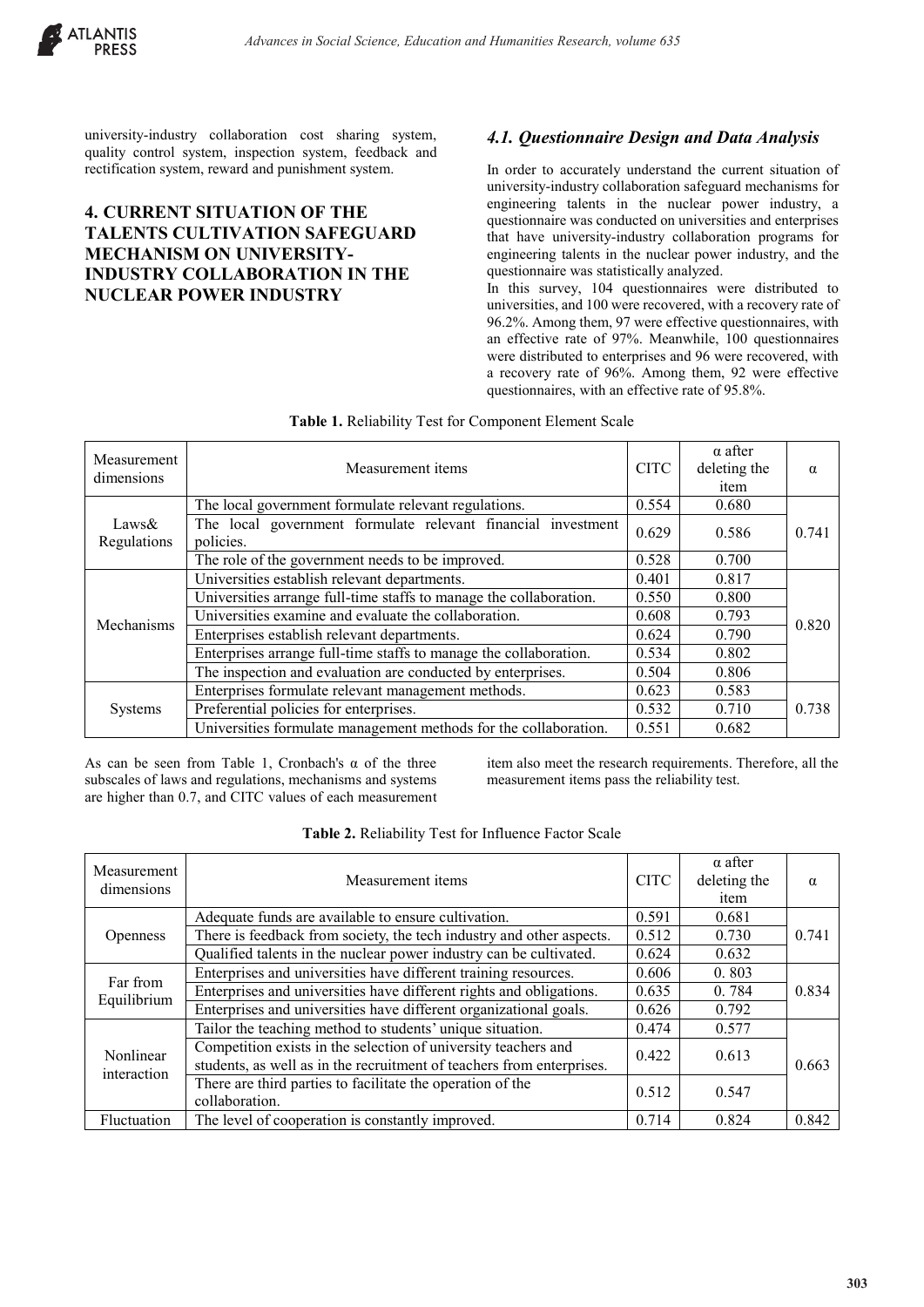| $\sim$<br>Ē<br>continuously<br>umproved.<br>etticiency<br>cooperation<br>15.<br>ne. | $\epsilon$ $\alpha$                  |       |
|-------------------------------------------------------------------------------------|--------------------------------------|-------|
| Ē<br>more<br>standardızed.<br>-is-becoming-<br>model<br>cooperation<br>ne           | $\sim$ $\sim$ $\sim$<br><u>0.763</u> | 0.803 |

From Table 2, Cronbach's  $\alpha$  of each subscale is higher than 0.6, and CITC values of each measurement item also meet the research requirements. Consequently, it can be considered that all the measurement items pass the reliability test.

# *4.2. Current Situation of the Safeguard Mechanism on University-Industry Collaboration*

#### *4.2.1. Current situation of laws and regulations on university-industry collaboration*

In the investigation of whether there are problems in the current higher education laws and regulations, both universities and enterprises are not satisfied with the safeguard of higher education laws and regulations, as shown in Table 3. On the one hand, cultivating engineering talents through university-industry collaboration is still in the exploratory stage, so laws and regulations are incomplete. On the other hand, the law is based on the consideration of the national situation, so there are too many terms with a principled nature.

#### **Table 3.** Problems Existing in Relevant laws and Regulations

| Circumstances      | Universities | Enterprises |
|--------------------|--------------|-------------|
| No problem         | $0.0\%$      | $0.0\%$     |
| Imperfect contents | 73.3%        | 90.0%       |
| Poor operability   | 46.7%        | 30.0%       |
| Inadequacy of      | 63.3%        | 75.0%       |
| compulsion         |              |             |

The survey results on whether local governments have enacted regulations governing university-industry collaboration are also not satisfactory. The percentage of choosing "yes" in universities and enterprises are 36.2% and 35.0% respectively, which are relatively low.

**Table 4.** Whether the local government formulates the university-industry collaboration regulations

| Circumstances | Universities | Enterprises |
|---------------|--------------|-------------|
| ∕es           | 36.2%        | 35.0%       |
| √∩            | 54.5%        | 60.0%       |

#### *4.2.2. Current situation of mechanisms on university-industry collaboration*

In terms of the management mechanism, only 47.5% of government-level university-industry collaboration

management institutions have been established. In the survey of problems existing in university-industry collaboration management, the data of universities and enterprises point to "multiple management departments and high coordination cost", accounting for 51.2% and 55.0% respectively. The more administrative departments, the greater the possibility of overlapping rights, leading to problems in the coordination of various departments. Almost all universities have set up institutions for university-industry collaboration, but only 25% of enterprises have set up institutions for university-industry collaboration. On the one hand, enterprises may feel no need to set up institutions. On the other hand, enterprises have not paid enough attention to university-industry collaboration. In terms of certification and evaluation mechanism, 64.7% of universities and 60.0% of enterprises choose "no" when investigating whether enterprises have governmentrecognized qualifications for university-industry collaboration. Universities can only judge whether enterprises have the ability of university-industry collaboration according to their own experience, which increases the uncertainty of university-industry collaboration. In terms of tracking inspection and evaluation, universities still far outperform enterprises, as shown in Table 5.

#### **Table 5.** Tracking inspection and evaluation circumstances

| Circumstances         | <b>Universities</b> | Enterprises |  |
|-----------------------|---------------------|-------------|--|
| The implementation of |                     |             |  |
| university-industry   | 84.6%               | $45.0\%$    |  |
| collaboration is      |                     |             |  |
| inspected             |                     |             |  |
| The results of        |                     |             |  |
| university-industry   | 86.3%               | 55.0%       |  |
| collaboration are     |                     |             |  |
| evaluated             |                     |             |  |

In terms of the interest-driven balance mechanism, when asked whether local governments have formulated financial investment policies related to university-industry collaboration, 52.4% of universities and 55.0% of enterprises choose "no". Therefore, there is no systematic policy system to support the development of universityindustry collaboration, and balance of interests and difficulties in university-industry collaboration require the government to strengthen coordination.

# *4.2.3. Current situation of systems on universityindustry collaboration*

All the universities under the survey have formulated specific management measures for university-industry collaboration, but only 19.2% of enterprises have done so. Institutional arrangements are needed for students to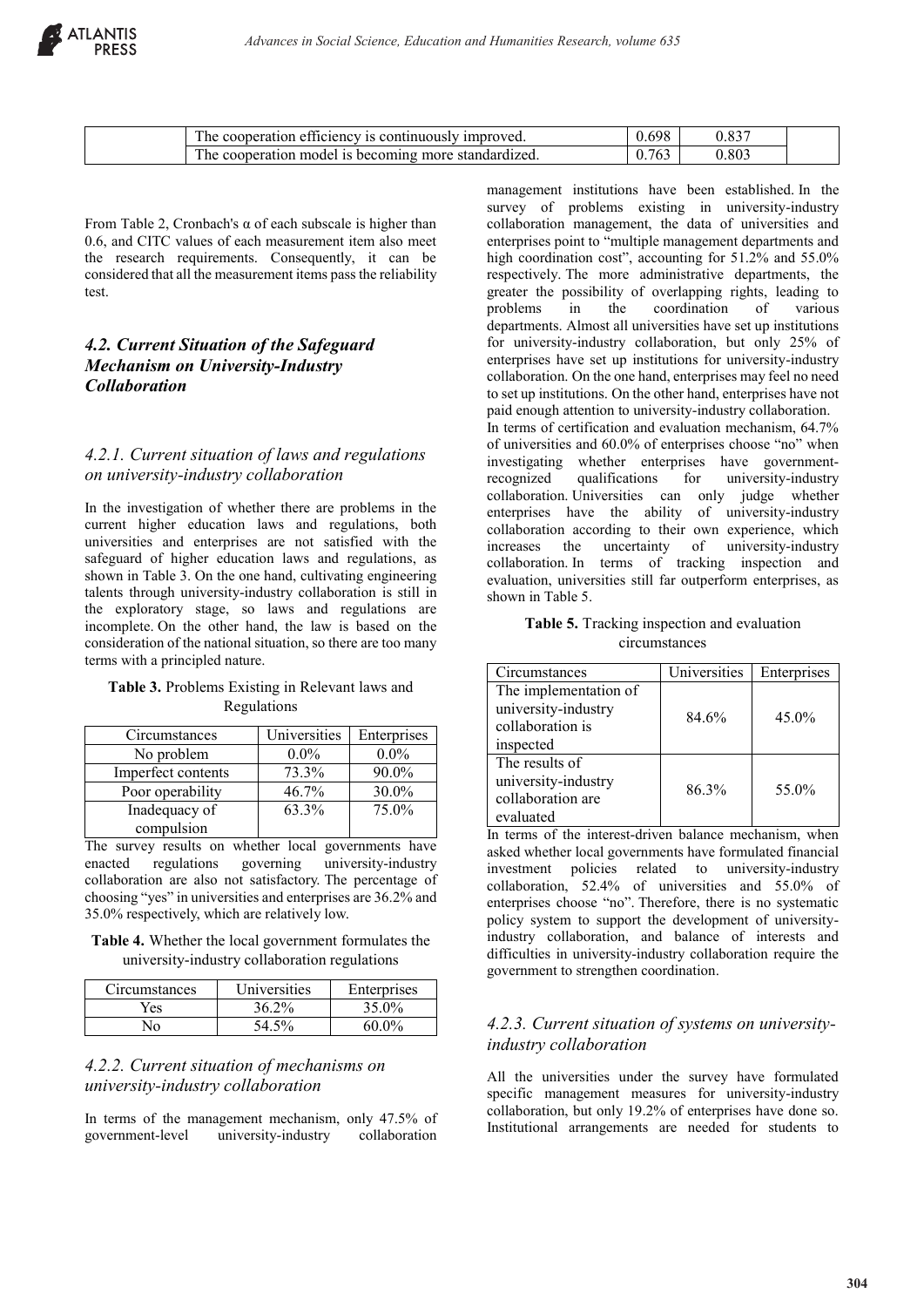

practice, enterprise employees to take part-time jobs in universities, and teachers to take part-time jobs in enterprises. The lack of institutional arrangements has adverse effects on university-industry collaboration. In addition, less than half of the enterprises enjoy preferential<br>policies in the process of university-industry policies in the process of university-industry collaboration. Preferential policies for university-industry collaboration have not formed institutional arrangements, and enterprises' enthusiasm for participation has not been stimulated.

# **5. COUNTERMEASURES AND SUGGESTIONS**

# *5.1. The Government Improves Institutions, Policies and Regulations*

#### *5.1.1. Improve the safeguard mechanisms related to laws and regulations*

The government formulate laws and regulations on university-industry collaboration to clarify the proportion and limitation of capital investment, management and talents cultivation mode, responsibilities and rights of relevant departments, obligations and mutual relations among universities, students and enterprises. Moreover, the implementation measures for university-industry collaboration formulated by local governments are normative rules for managing university-industry collaboration in the certain region. It is not only an important part of higher education policies and regulations, but also a necessary supplement to higher education policies and regulations.

# *5.1.2. Establish complete institutions for university-industry collaboration*

Establishing "University-industry Collaboration Decisionmaking Committee" is important, which is used to determine the cooperation plan, formulate relevant policies, and supervise the progress of the cooperation parties. Meanwhile, the government can establish the "Universityindustry Collaboration Executive Committee". Through negotiations, seminars, conferences and other forms, committees determine cooperation projects with universities and enterprises to achieve win-win development.

#### *5.1.3. Perfect the security for funds*

Britain, the United States, Germany, Australia and other countries have formulated policies to support universityindustry collaboration funds. For example, the Higher

Education Act of the United States clearly provides funds for university-industry collaboration, and it lists relevant funding contents separately [11].

In view of the shortage of funds in university-industry collaboration, the following measures can be adopted. First, the funds for higher education should be included in the financial budgets of the local government. Meanwhile, it is necessary to provide a relaxed environment for social capital investment and increase the non-financial investment of higher education funds. Third, supporting the establishment of various funds for university-industry collaboration can expand funding sources.

# *5.2. Establishing the Self-safeguard Organization and Improving the Teaching Quality are Necessary for Universities*

## *5.2.1. Establish specialized institutions for university-industry collaboration*

In order to solve problems in the process of universityindustry collaboration, universities should establish specialized institutions with clear division of labor. First, establishing "Leading Group on University-industry Collaboration" to guide matters related to universityindustry collaboration is necessary. Meanwhile, universities should establish "University-industry Collaboration External Affairs Office", which is specially used to find target enterprises, coordinate the implementation of projects, and track the results of projects. Also, the establishment of "University-industry Collaboration Executive Office" is of great value for the formation of project operation team and careful implementation of projects. Besides, universities should establish "University-Industry Collaboration Communication Committee" whose function is to strengthen the communication between universities and stakeholders.

#### *5.2.2. Construct the quality assurance system for professional talents*

Universities should build a curriculum system on the basis of cultivating students' ability to solve practical problems with professional knowledge. The curriculum is oriented to increase students' employment opportunities and improve their knowledge structure. It is of great significance to construct a teaching system which is based on theory, carried by practice and combined with practice. Universities can also evaluate students' abilities according to their performance in the enterprise in addition to examinations and papers.

In order to solve the problem of teachers' lack of experience in guiding students' practice, universities and enterprises can cooperate closely to create a double-qualified teaching team [12]. First, universities improve the system of holding a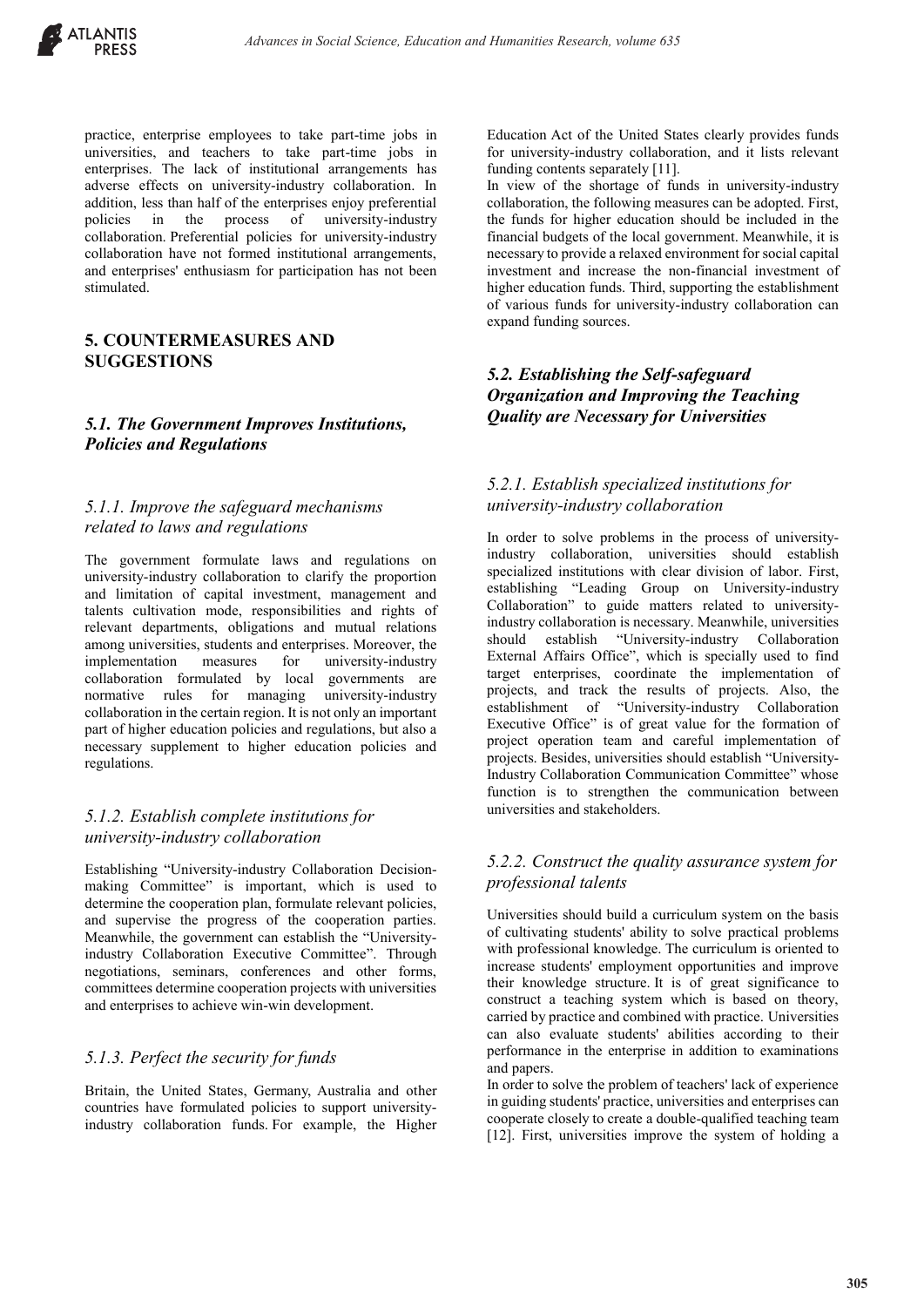

temporary position in enterprises, and they create opportunities for teachers to practice in enterprises. Meanwhile, setting up "double-qualified" allowance can encourage teachers to improve their practical teaching ability. Third, introducing part-time teachers from enterprises is necessary.

#### *5.3. Enterprises Establish Relevant Institutions and Systems*

# *5.3.1. Establish specialized institutions for university-industry collaboration*

Enterprises assume certain social responsibilities, so they should take the initiative to accept students' intern and teachers' practice. Moreover, it is important to build corresponding management institutions. Students' intern and teachers' practice should be provided with convenience, and guidance personnels should be properly arranged to ensure the safety of students and teachers during practice. Specialized institutions should be responsible for determining training objectives, providing training conditions, communication with universities.

#### *5.3.2. Improve relevant systems*

Institutionalization is the important safeguard for establishing long-term mechanism of university-industry collaboration. Enterprises should establish a marketoriented enterprise system and a sound talents cultivation system. Employees must be encouraged to participate in vocational training to improve their ability to adapt to the market. In addition, enterprises should formulate universityindustry collaboration management measures in student internship, teacher practice and other aspects, which should also clearly illustrate the conditions, procedures and assessment for employees to take part-time jobs in universities.

# **6. CONCLUSION**

At present, the laws and regulations related to universityindustry collaboration have problems of imperfect contents and weak operability. Moreover, the lack of complete institutions managing university-industry collaboration is an important reason for the poor implementation effect. The certification and evaluation mechanism for use of funds, process and effect of collaboration also needs to be improved. The tax break or reward measures for enterprises to participate in university-industry collaboration are not clear, which makes collaboration less attractive to enterprises. There is still no sound system to guarantee and plan the collaboration, so that the great value of universityindustry collaboration has not been exploited fully.

Based on the results of theoretical research and empirical analysis, countermeasures and suggestions to the government, universities and enterprises are proposed. First, improving institutions, policies and regulations are necessary for the government. Universities should not only establish the self-safeguard organization, but also construct the quality assurance system for professional talents. Meanwhile, enterprises need to establish relevant institutions and systems.

# **ACKNOWLEDGMENT**

Sponsored by Ministry of Education humanities and social sciences research project special task (18JDGC014), the theoretical and practical research project of national vocational education innovation and development jointly constructed by Ministry of Education and Shandong province (GD22), and the fundamental research funds for the central universities (HIT.HSS.HXJS202006).

## **REFERENCES**

[1] E. Crawley, J. Malmqvist, S. Őstlund, et al. Rethinking Engineering Education: The CDIO Approach, New York: Springer, 2007, pp. 2-13. DOI: https://doi.org/10.1007/978-0-387-38290-6

[2] L. Tan, "Study on the mode and mechanism of university-industry cooperation in training engineering talents," Education and Career,vol.30, 2013, pp.14-17. DOI: https://doi.org/10.13615/j.cnki.1004- 3985.2013.30.067 (In Chinese)

[3] Z. Sun and Y. Zhang, "Thoughts on perfecting the practice mode of engineering talents training in China," Innovation and Entrepreneurship Education,vol.6, 2014, pp.39-41. (In Chinese)

[4] S. Ankrah and O. Al-Tabbaa, "Universities-industry collaboration: A systematic review," Scandinavian Journal of Management, vol. 31, 2015,pp. 387-408. DOI: https://doi.org/ 10.1016/j.scaman.2015.02.003

[5] R. Derakhshan, M. Mancini, and G. Fernandes, "Evolution of governance in a collaborative university– industry program," Project Management Journal, vol. 51, 2020, pp.489–504. DOI: https://doi.org/10.1177/8756972820911245

[6] G. Fernandes, S. Leite, M. Araujo, A.C. Simoes, "Organizational enablers to the governance of collaborative university-industry R&D programs," IEEE International Conference on Engineering, Technology and Innovation.England,vol.1, pp.1-9,June 2020 DOI: https://doi.org/10.1109/ICE/ITMC49519.2020.9198401